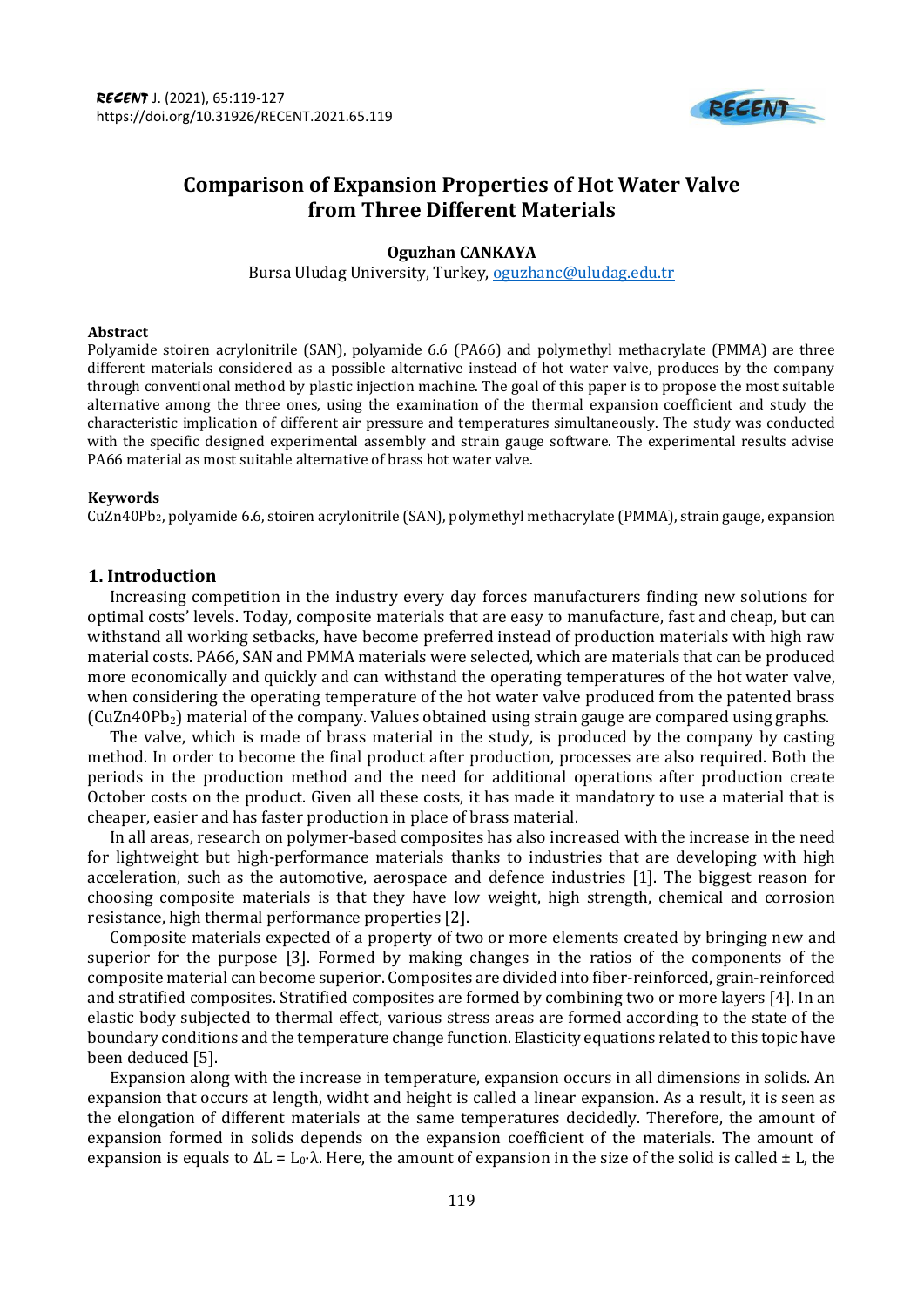initial dimension of the solid is called  $L_0$ , the temperature change is called  $\pm$  T, and the coefficient  $\lambda$  is called the coefficient of thermal expansion or the coefficient of expansion in size. The expansion coefficient is a characteristic property for substances. Just as solids expand, plasters and gases expand. Expansion in solids and liquids is a distinctive feature, while expansion in gases is not a distinctive feature. Since the expansion of materials is also in the micrometer order, the methods to measure the expansion must be very precise. For this reason, strain gauge method, capacity method, interference methods were used in the measurement of the expansion coefficient [6].

For accurate detection of the expansion amounts in the strain gauge valves that were designed for use in this study, they were glued to make a with 45° angle so that they could measure both coordinate systems. Calibration operations were performed and the instantaneous pressure and temperature obtained from the valves were recorded automatically. In the assembly designed for the simultaneous application of all conditions of three different valves designed for the experiment, apparatus were used to apply the given pressure to the valves at the same time.

# **2. Materials and Method**

In the experiments, a special design experimental assembly was made so that the valves produced for comparison could be applied to air with different temperature and pressure values under the same conditions. In the experiment, three different materials were used as an alternative to the valve produced from brass CuZn40Pb2. These materials used in the study are stoiren acrylonitrile (SAN), polyamide 6.6 (PA66) and polymethyl methacrylate (PMMA). The reason these materials are chosen is because they are easy and affordable as raw materials in the industry. The patent of the valve belongs to the company and its production is currently ongoing [7].

Figure 1 shows the hot water valve in three perspectives, produced from three different materials and used in the experiment, in which the company has a patent [7].



Fig. 1. Views of the valve from different angles

The mechanical properties of the brass  $CuZn40Pb<sub>2</sub>$  valve, Fig. 2 (a), produced by the company by casting method are much higher than that required for the hot water valve used in the combi boiler.

In order to meet the combi boiler cost safe plan, the company need to determine the material with lower mechanical properties, less cost, shorter production time, and doesn't need additional after production processing, but meets the expected mechanical properties where necessary. All these requirements enforces three polymer materials easily available in the market and at much more affordable prices to be determined as suitable.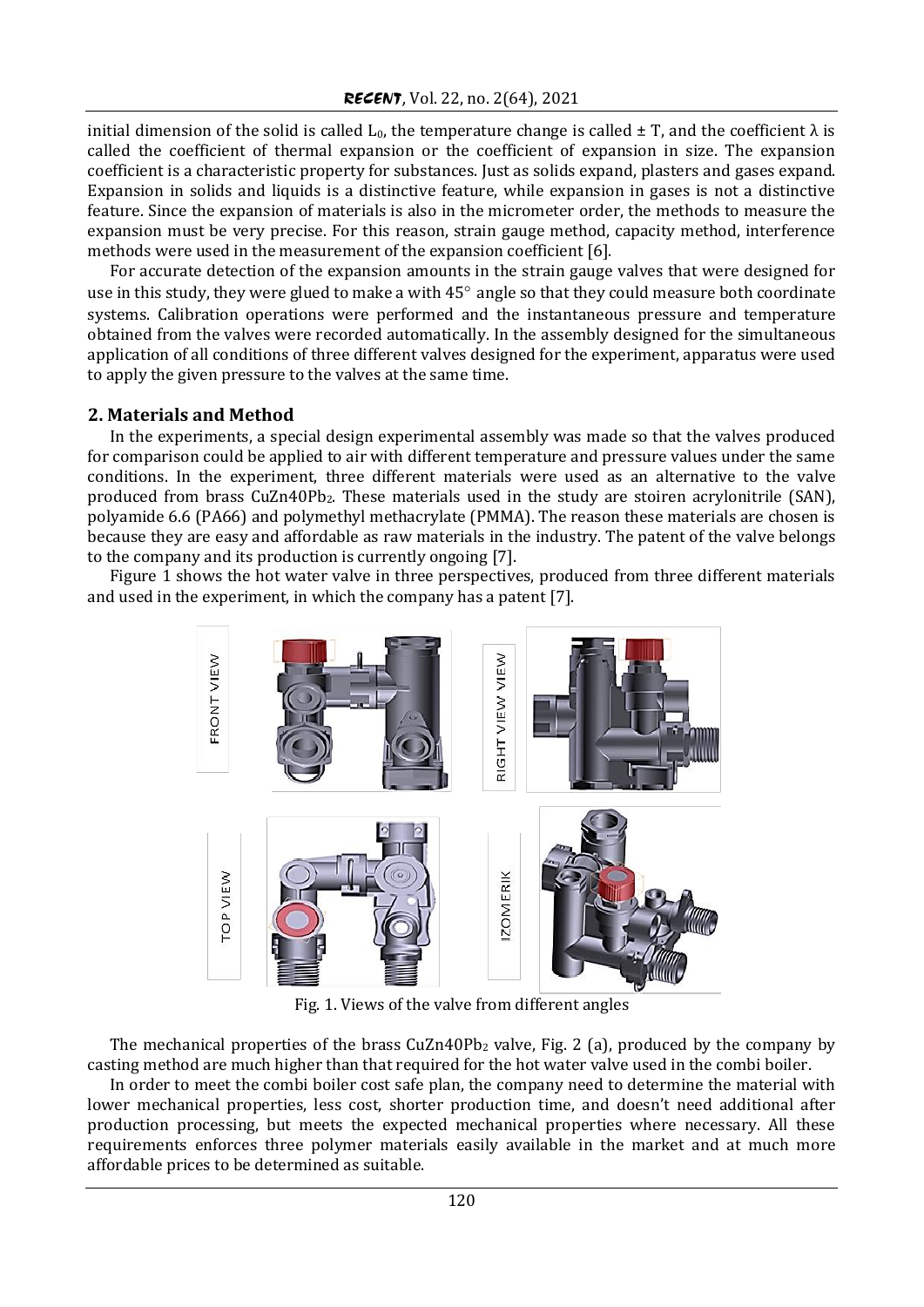*RECENT*, Vol. 22, no. 2(64), 2021



Fig. 2. Materials used: (a) brass CuZn40Pb<sub>2</sub>; (b) PP66; (c) SAN; (d) PMMA

Polyamide 6.6, first found by Schlack in 1938, became widespread with its use in World War II. Polyamide 6.6 have high tensile strength, high resistance to abrasion and chemical [8]. Discoloration and reduction occur when exposed to heat for a long time. It ignites easily. Extensive research has been conducted to determine the advantages of polyamide 6.6 [9]. This material has the property of heat resistant, and hardness. In addition to its superior properties, it is widely used in the automotive industry as it can withstand solvent and hot water.

Styrene-acrylonitrile copolymers, found in 1937, are hard and brittle materials that are resistant to impact and chemicals. It is an amorphous and transparent thermoplastic polymer. Depending on its usage, the amount of acrylonitrile varies between 15-35%. Excess acrylonitrile increases the hardness of the product, its resistance to heat and chemicals, and increases its mechanical properties. It contains between 20-30% acrylonitrile. Increasing the amount of acrylonitrile increases the resistance of the copolymer to heat, impact and chemicals, but reduces its moulding property.

Polymethyl methacrylate have high light transmittance, long life, high resistance to ultraviolet rays and weather conditions, can be produced in the desired color and its surface is very hard. As well (it is) as 100% recyclable.

The shapes of valves made from the materials used in the study are given in Fig. 2 (b), (c), (d). It is known from both literature and experience that the mechanical properties of the valve made of brass (a) material are superior to the other three materials. For this reason, the tests were not applied to the brass material, but the appearance information of the valve was shared from the brass material mentioned in the study.

Some properties of the valves used in the experiment and produced in the plastic injection molding machine are given in Table 1.

| Table 1. Some properties of materials used in the experiment [10] | unit              | <b>SAN</b> | <b>PA66</b> | <b>PMMA</b> | <b>Method</b> |
|-------------------------------------------------------------------|-------------------|------------|-------------|-------------|---------------|
| <b>Property</b>                                                   |                   |            |             |             |               |
| <b>Physical</b>                                                   |                   |            |             |             |               |
| Density                                                           | g/cm <sup>3</sup> | 1.08       | 1.37        | 1.19        | ISO 1183      |
| Water absorption (Equilibrium)                                    | $\frac{0}{0}$     | 0.20       | 1.9         | 0.30        | ISO 62        |
| <b>Hardness</b>                                                   |                   |            |             |             |               |
| Rockwell hardness (M-Scale)                                       | MPa               | 83         | 120         | 97          | ASTM D785     |
| Ball indentation hardness (H 961/30)                              | MPa               | 165        | 270         | 180         | ISO 2039-1    |
| <b>Mechanical</b>                                                 |                   |            |             |             |               |
| Tensile stress (Yield, 23 °C)                                     | MPa               | 75.0       | 200         | 70.0        | ISO 527-2     |
| Tensile strain (break, 23 °C)                                     | $\%$              | 3.0        | 3.0         | 6.0         | ISO 527-2     |
| Flexural stress                                                   | MPa               | 125        | 280         | 103         | ISO 178       |
| Impact                                                            |                   |            |             |             |               |
| Charpy notched impact strength $(23 °C)$                          | $kJ/m^2$          | 2.0        | 12          | 2.0         | ISO 179       |
| Charpy unnotched impact strength                                  | $kJ/m^2$          | 18         | 80          | 11          | ISO 179       |
| <b>Thermal</b>                                                    |                   |            |             |             |               |
| 0.45 MPa, Unannealed                                              | °C                | 100        | 261         | 103         | ISO 75-2/B    |
| 1.8 MPa, Soft annealing                                           | $^{\circ}C$       | 88.0       | 253         | 100         | ISO 75-2/A    |
| <b>CLTE</b>                                                       |                   |            |             |             |               |
| Flow                                                              | cm/cm/°C          | 7.0E-5     | $2.2E-5$    | 6.5E-5      | ISO 11359-2   |

Table 1. Some properties of materials used in the experiment [10*]*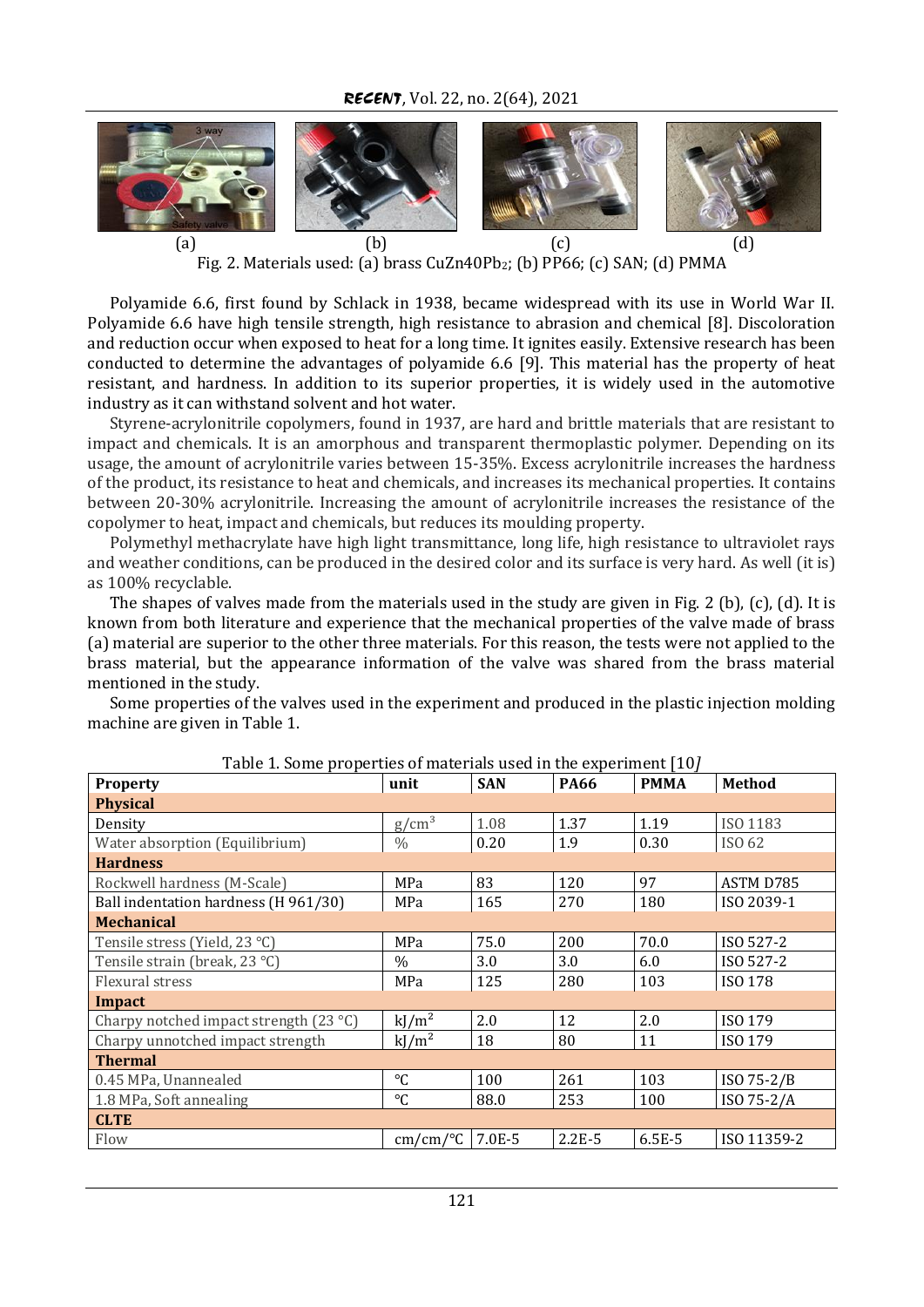Strain gauge was glued to the surfaces of the valves to accurately measure the expansion amounts of the three valves. In order to determine the expansion amounts in two directions, the strain gauge was applied at an angle of  $45^{\circ}$  with the surface of the valve (Fig. 3 a).



Fig. 3. a) 45<sup>0</sup> angle glued strain gauge on material; b) strain gauge circuits; c) structure of strain gauge measurement unit

According to this study, the data from three materials with the help of strain gauge circuits (Fig. 3 b) and strain gauge (Fig. 3 c) presented in the figure above, aiming automatically recording of the data obtained at the same conditions with different air pressures.

Strain is the amount of deformation an object experiences compared to its initial size and shape. Strain is a dimensionless quantity and is often expressed as a percentage. Because the amount of deformation is very small, it is expressed as a micro-strain unit. A microstrain is a millionth unity part of a strain-forming deformation. µε is used as the acronym for microstrain [11].

In the experimental assembly (Fig. 4 a), air heated to 31 and 51  $\degree$ C passes through the three-way valve with the help of a compressor, and variable compressed air acts on all valves simultaneously, made of SAN (valve 1), PA66 (valve 2) and PMMA (valve 3).



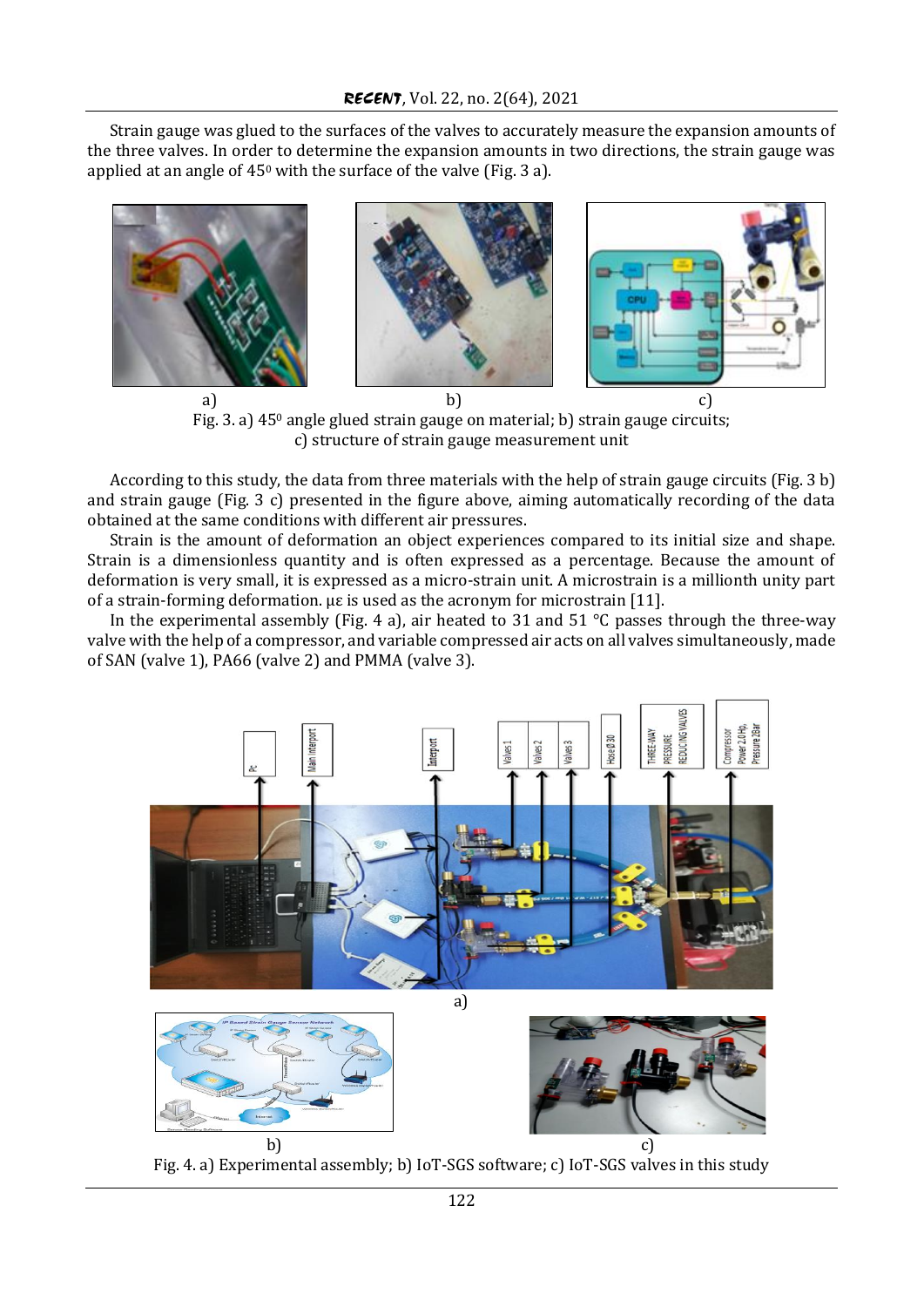The degree of hot air applied to the inner surfaces of the valves was measured from the inside of the pipes with the help of a heat meter. Experimental temperature values (31 and 51) were recommended by Pakkens company. The experiment, which started at 0.5 bar, increased by 0.5 bar each time to 2.5 bar and was applied to valves. The applied compressed air is continuously controlled by both the pressure meter in the compressor and the electronic pressure meter in the strain gauge software. Expansion amounts obtained with strain gauge were transferred to main ports using inter ports and then to computer and data was recorded at degree intervals of seconds. Software that allows the transfer of expansion amounts (Fig. 4 b) and strain gauges (Fig. 4 c) attached to the same points of the valve surfaces are given.

## **3. Results**

As a result of applying compressed air applied variably at 0.5, 1.0, 1.5, 2.0 and 2.5 bar to valves at temperatures of 31 and 51 °C, expansion amounts were determined in the experimental assembly.

If the applied air pressure is variable and the air temperature is constant at  $31^{\circ}$ C, the amount of expansion depending on the time.

When 0.5 bar pressure was applied at 31  $\degree$ C, it was determined that the first expansion amount of valve 2 (3383 µε) with the first pressure was lower than other valves, however, valve 1 (3759 µε) and valve 3 (3660 µε) had expansion amounts (Fig. 5). Although the amount of expansion increases as the duration of the applied pressure increases in seconds, no serious change has been detected due to the small amount of applied pressure.



Fig. 5. Expansion amounts of valves at 31 °C and 0.5 bar

When 1.0 bar pressure was applied at 31 °C, the amount of expansion due to the first compressed air of valve 1 and valve 3 was determined to be high valence (Fig. 6). When the application of compressed air continued, no serious change in the amount of expansion was observed.



Fig. 6. Expansion amounts of valves at 31 °C and 1.0 bar

At Figure 7, although the expansion amounts of the valves increase at the same rate under a pressure of 1.5 bar at 31 °C, the valve 3 has been observed to expand less than other valves. Valve 1 has been identified as the valve with the most expansion amount.

At 31 °C and 2.0 bar pressure, Fig. 8 shows that the expansion amounts in the valves increase, but the increase in the expansion amount in valve 3 was found to be greater than in other valves.

Under a pressure of 2.5 bar at 31  $\degree$ C, the increase in the amount of valve 1 expansion is considerable (Fig. 9). In addition, with high pressure, the expansion amount of valve 2 increased more than valve 3.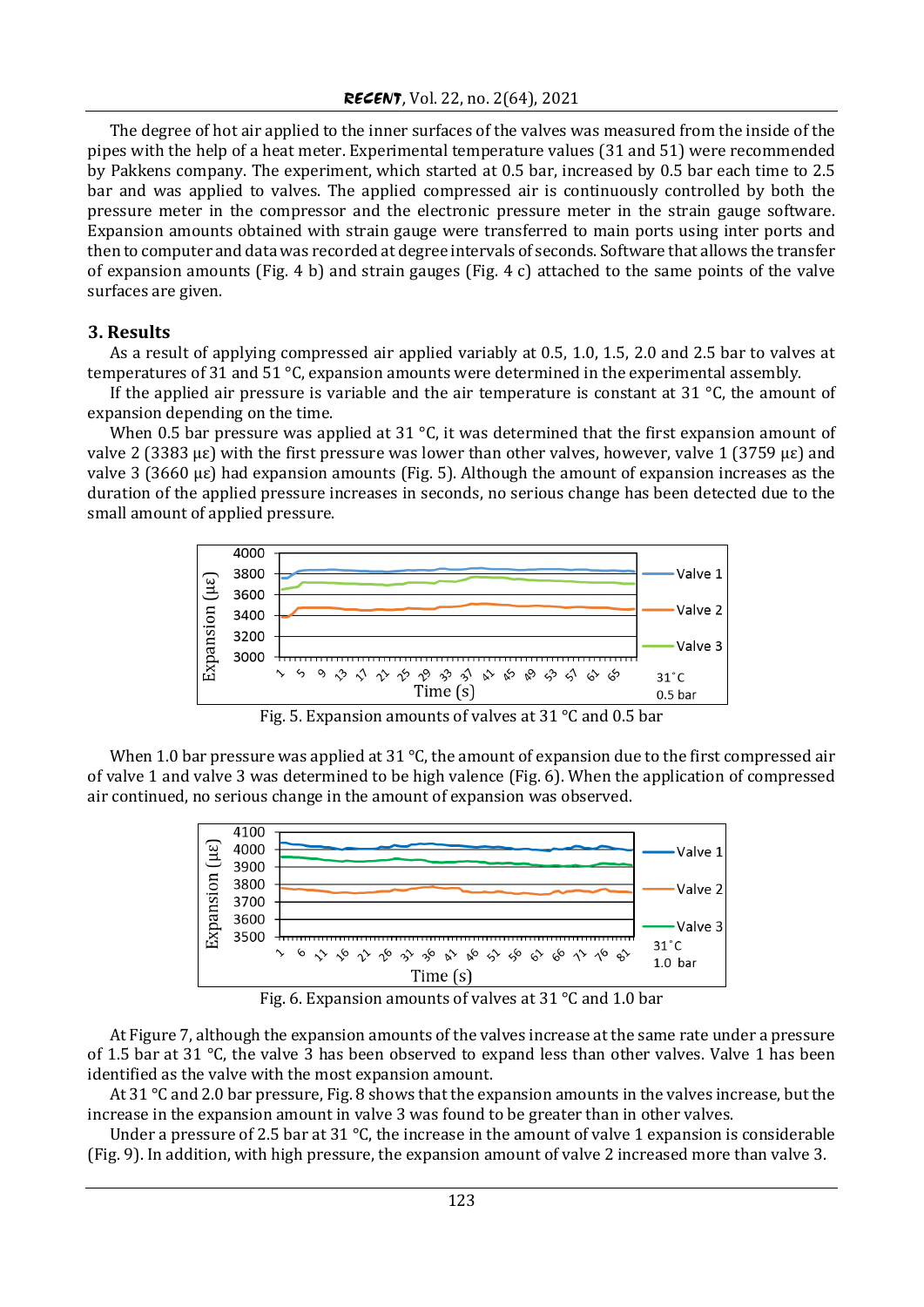

Fig. 7. Expansion amounts of valves at 31 °C and 1.5 bar



Fig. 8. Expansion amounts of valves at 31 °C and 2.0 bar



Fig. 9. Expansion amounts of valves at 31 °C and 2.5 bar

If the applied air pressure is variable and the air temperature is constant at 51  $\degree$ C, the amount of expansion also depends on the time.

Figure 10 clearly shows, how at 51 °C below 0.5 bar, the expansion amount of valve 1 is the most increased compared to other valves. Valve2 and valve3 have the lowest expansion valence of valve 2, although they have a valence close to each other in the expansion rates.



Fig. 10. Expansion amounts of valves at 51 °C and 0.5 bar

Figure 11 represents the behaviour of the three valves with pressure of 1.0 bar and temperature of 51 °C. Valve 1 expansion value is the highest, while the other two valve's values (valve 2 and valve 3) are very similar.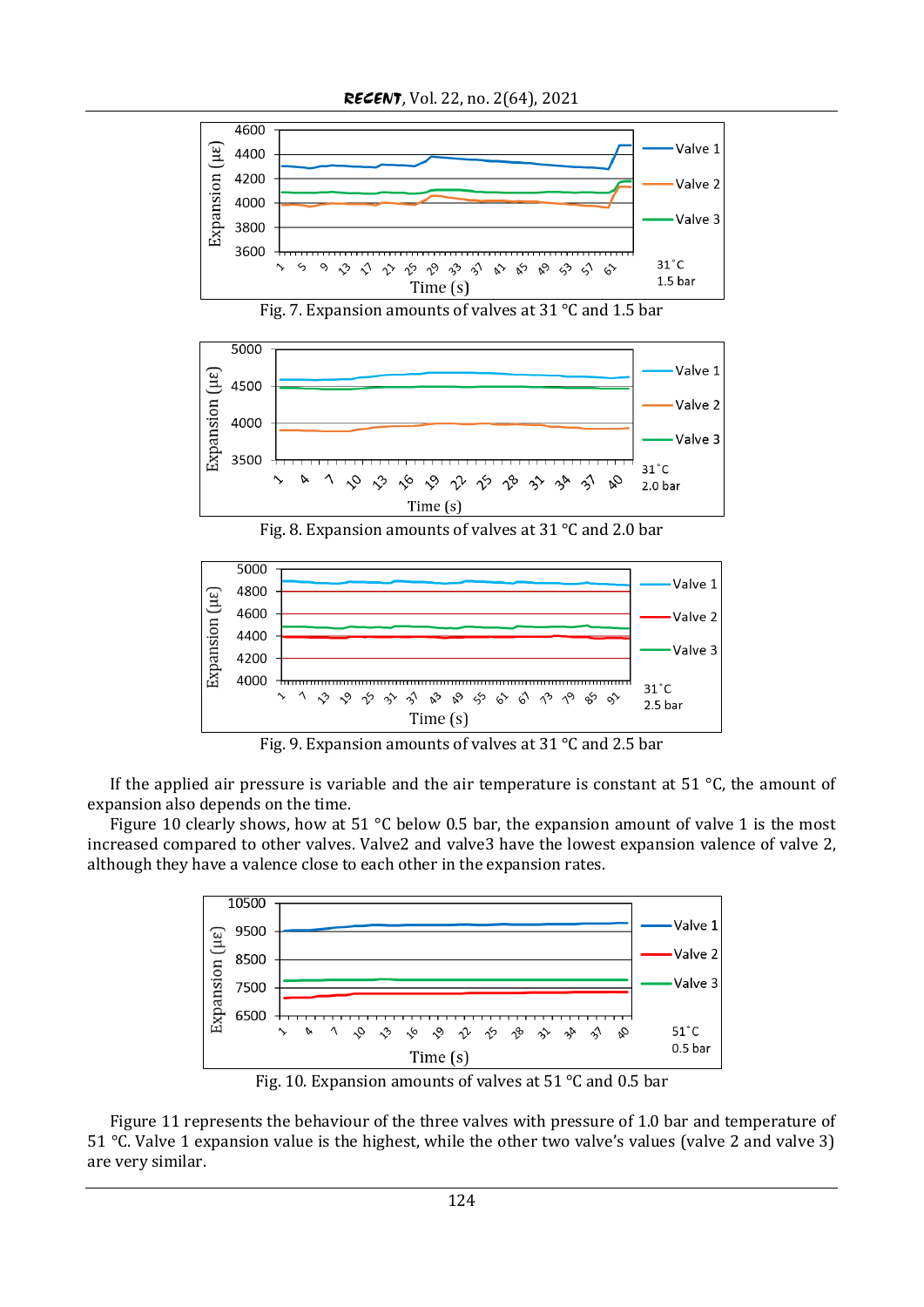Figure 12 gives a picture of increasing the pressure to 1.5 bar and temperature at 51 °C, the expansion amounts in all valves increase at the same rate, but in time stay constantly.

Figure 13 shows that, when 2.0 bar is applied at 51 °C, valve 1 has the highest amount of expansion, and valve 2 and valve 3 have been shown to increase expansion rates along with increased compressed air.

When 2.5 bar was applied at 51  $\degree$ C, valve 1 showed a significant expansion compared to other valves, Fig. 14, but valve 2 and valve 3 had close values. Valve 2 had the lowest expansion rate compared to other valves.



Fig. 11. Expansion amounts of valves at 51 °C and 1 bar



Fig. 12. Expansion amounts of valves at 51 °C and 1.5 bar



Fig. 13. Expansion amounts of valves at 51 °C and 2 bar



Fig. 14. Expansion amounts of valves at 51 °C and 2.5 bar

As a result of the experiments, figures 5-14 is given above in the form of a graph with the amount of expansion obtained with the help of strain gauge glued to the surfaces of the valves degree. Below is the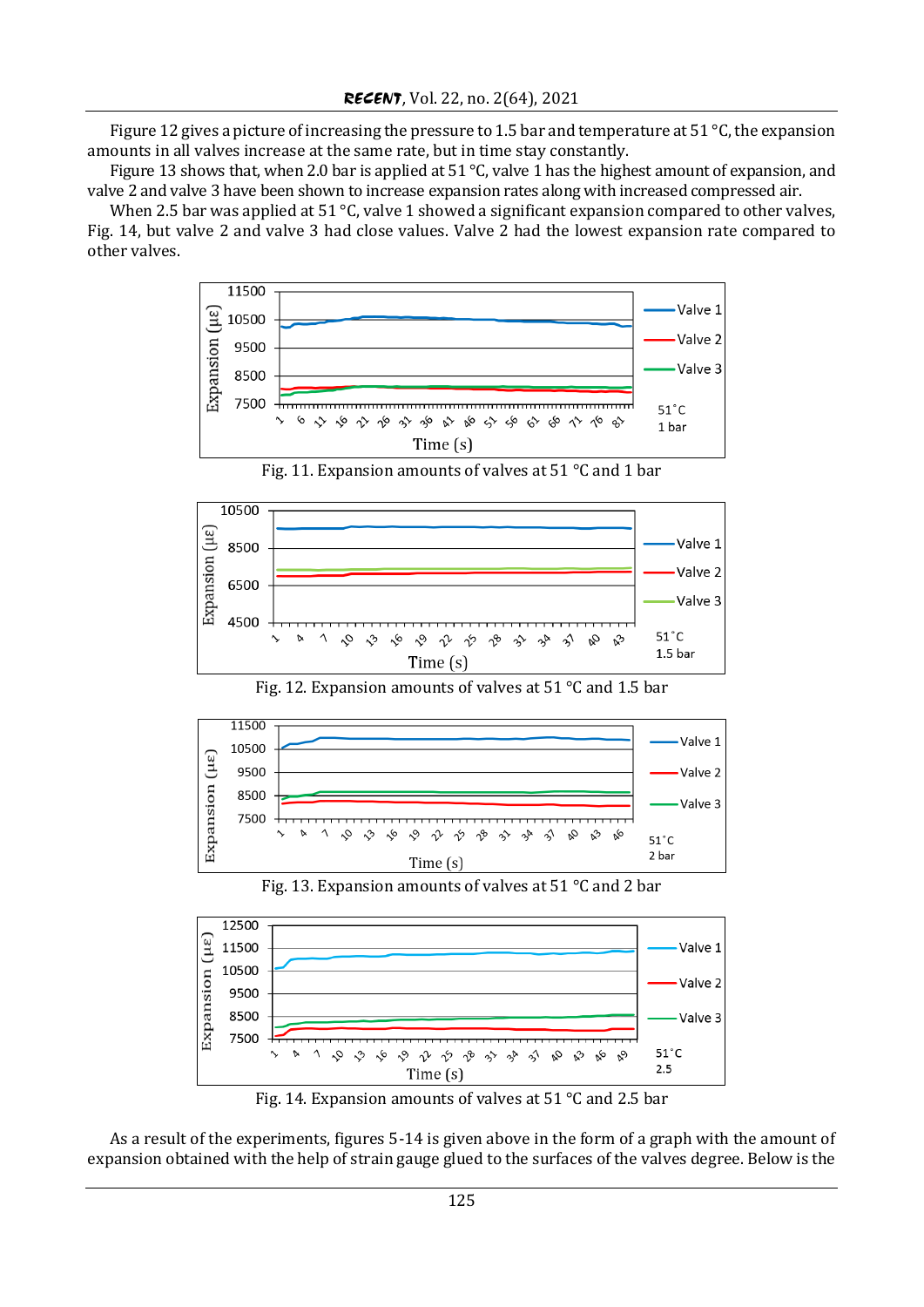amount of expansion that occurs when the air pressure applied to the valves at 31 and 51 °C is increased from 0.5 bar to 2.5 bar.

Valve 3 (3760 με) has been found to have the highest amount of expansion, while valve 2 (3418 με) has the lowest amount of expansion when the compressed air is between 0.5 bar and 2.5 bar and is applied at 31  $\degree$ C, see Figure 15. The amount of pressure was increased up to 2.5 bar and it was determined that valve 1 (4867 µε), valve 2 (4473 µε) and valve 3 (4764 µε) had expansion values.



Fig. 15. Expansion amount of valves from 0.5 to 2.5 bar at 31 °C

Valve 2 had the lowest (7153 µε) initial expansion when compressed air ranging from 0.5 bar to 2.5 bar at 51 °C, while valve 3 (7772 µε) expanded less pressure than valve 2 (9544 µε), see Figure 16. But with increased temperature and pressure, valve 1 has had a greater amount of expansion compared to other valves.



Fig. 16. Expansion amount of valves from 0.5 to 2.5 bar at 51 °C

### **4. Conclusion**

Because of its many advantages over traditional materials, the use of composite materials is increasing every day. In this paper, has been studied if the materials identified are suitable for an alternative to brass material. The research findings resulted in recommendation to the company for the usage of three alternative materials. It was provided that the valves used in the experiment did not require a second process due to the production methods, and the production time took less time compared to the brass material produced by the casting method. For this reason, it has become a necessity for the company to choose a new material.

No significant amount of expansion has been detected materials at 31  $^{\circ}$ C. But when the temperature rises to 51 °C, it was found that the valve consisting of SAN (valve 1) material has a much greater amount of expansion than other valves.

Valves made from PA66 (valve 2) and PMMA (valve 3) materials were determined to have similar values by means of experiments conducted under the specified conditions. The fact that the applied pressure was not selected too high considering the actual operating conditions was the reason why we could not decipher large differences between the amount of expansion of materials PA66 (valve 2) and PMMA (valve 3) close to one.

Given all the operating conditions of the valve being tested and looking at the data obtained as a result of the experiment, it was recommended that PA66 material can be used by the company instead of the valve produced from brass.